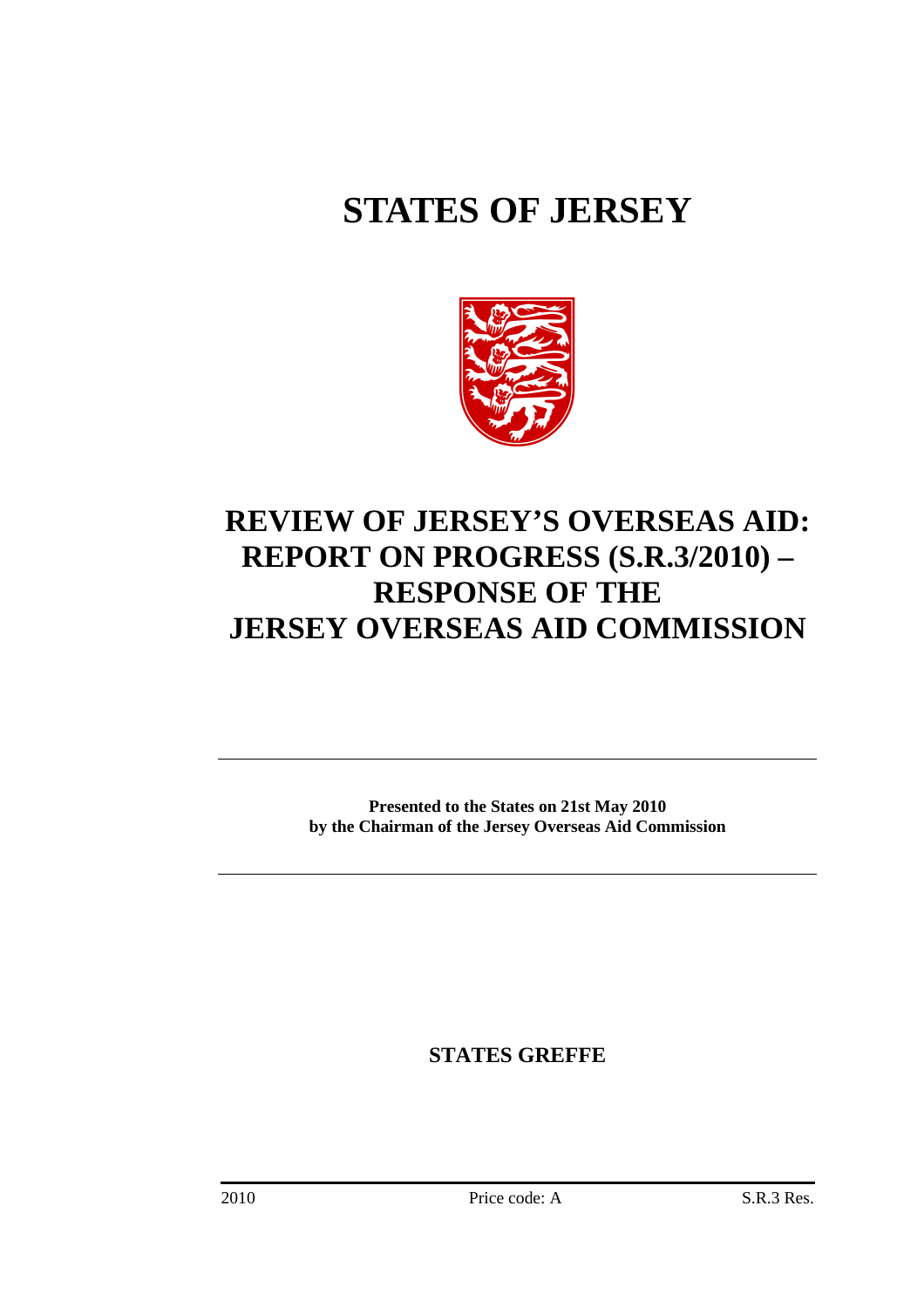#### **REVIEW OF JERSEY'S OVERSEAS AID: REPORT ON PROGRESS (S.R.3/2010) – RESPONSE OF THE JERSEY OVERSEAS AID COMMISSION**

The Commission would like to take this opportunity to thank the Corporate Affairs Scrutiny Panel for their work in S.R.3/2010 – *Review of Jersey's Overseas Aid: Report on Progress*. The Commission makes its response to each recommendation below, but by way of introduction sets out an overview of Jersey's aid contribution to developing communities.

On 16th March 2005, the Jersey Overseas Aid Commission (Jersey) Law 2005 (P.14/2005) was adopted by the States of Jersey to take effect in 2006 and beyond. The objectives of the Commission are to manage and administer the monies voted by the States of Jersey to reduce or alleviate the effects of poverty in developing communities and improve the lives of people living in the poorest countries in a way which can be sustained.

The Commission stands as an independent body following the move to ministerial government. The Commission consists of 3 States members and 3 non-States members, with the policies and procedures of the previous Overseas Aid Committee predominantly remaining the same. The Commission may bring legislation or other matters relating to its area of responsibility to the States Assembly for debate and acceptance, modification or rejection. Individual States members may also present propositions to the States Assembly for debate.

It was not until 1968 that the States Assembly agreed to vote money for overseas aid and a Committee was set up to administer the original vote of £14,000 and subsequent votes. Today the Overseas Aid Commission firmly believes that –

- (i) it is our moral duty to care for other people and to help them help themselves;
- (ii) it is our duty to our children and grandchildren to address issues of poverty which may in the long-term threaten global security;
- (iii) it is our duty to provide an example of good governance for others to follow;
- (iv) it is our duty to meet existing international obligations. Jersey is a signatory to Agenda 21, which commits Jersey to moving to a target of overseas aid funding which is comparable with that of other nation states. However, Jersey's overseas aid budget is currently based on taxation revenue rather than GNP.

That there is a great need for overseas aid is illustrated by the following –

- (i) There are 1.3 billion people who continue to live in extreme poverty, seeking to eke out an existence on less than the equivalent of US\$1 or 60 pence per day. Even if expressed as 15 million times the entire population of Jersey, it is impossible for most of us to envisage the degree of poverty in the world and other following problems.
- (ii) Over 1.2 billion people lack access to safe drinking water.
- (iii) Over 750 million people lack access to health services.

*Oxfam statistics*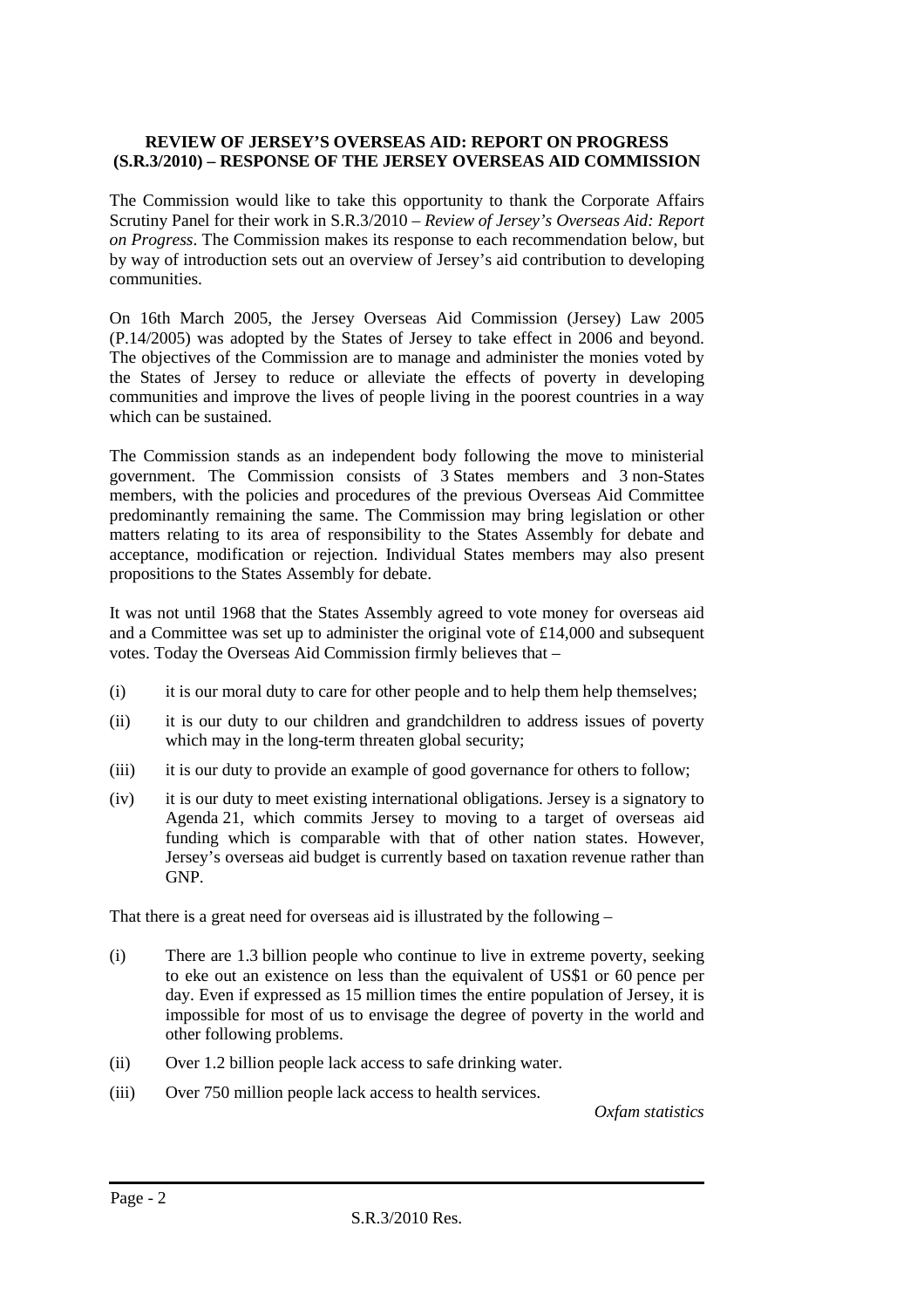#### **RECOMMENDATION RESPONSES**

#### **The Panel recommends that the issue of accountability is the subject of additional investigation as soon as possible, as it is not appropriate for large sums of public money to fall outside the normal methods for ensuring accurate financial responsibility and accountability.**

The Commission accepts the Panel's recommendation with regard to its anomalous position within the current governmental structure of Jersey. The Commission has and will continue to meet its obligations under the States of Jersey Financial Directions. The Commission has devoted considerable time and effort to addressing this issue and the Commission Chairman has, subsequent to the publication of the Panel's Report, met with the Chief Minister and the Chief Executive of the States of Jersey and is hopeful that together a satisfactory resolution can and will be found.

#### **The Panel recommends that the 0.7% GNI target should remain a priority for the Commission. The Panel accepts that the achievability of this target will be dictated by financial circumstances.**

The Commission accepts this recommendation, with the Panel's caveat. However the Commission is aware of recent independent research issued by the International Policy Network which questions the appropriateness of this measure and the Commission will consider that research in due course.

It should also be noted that whilst the Commission would encourage any increase in funding, it only distributes the grant which is voted to it. The States decides each year what amount the grant will be.

#### **The Panel supports the efforts of the Commission's Chairman to enter into meaningful partnerships with local charities; however, it recommends that the Commission extends its work with local charities because local charities do not have as much formal structure as the larger agencies. The Panel believes this would also improve accountability.**

The Commission has over the last year continued to build more meaningful partnerships with local charities working overseas and has increased its budget allocation for this purpose. The total amount given to Jersey Charities operating in developing countries in 2009 was £100,131 as opposed to £56,243 voted the previous year.

Unfortunately the Commission doesn't agree with the Panel's belief that small local charities necessarily, by virtue of being locally based, have improved accountability when compared to international development agencies who might have offices and employees in the vicinity of the work being undertaken.